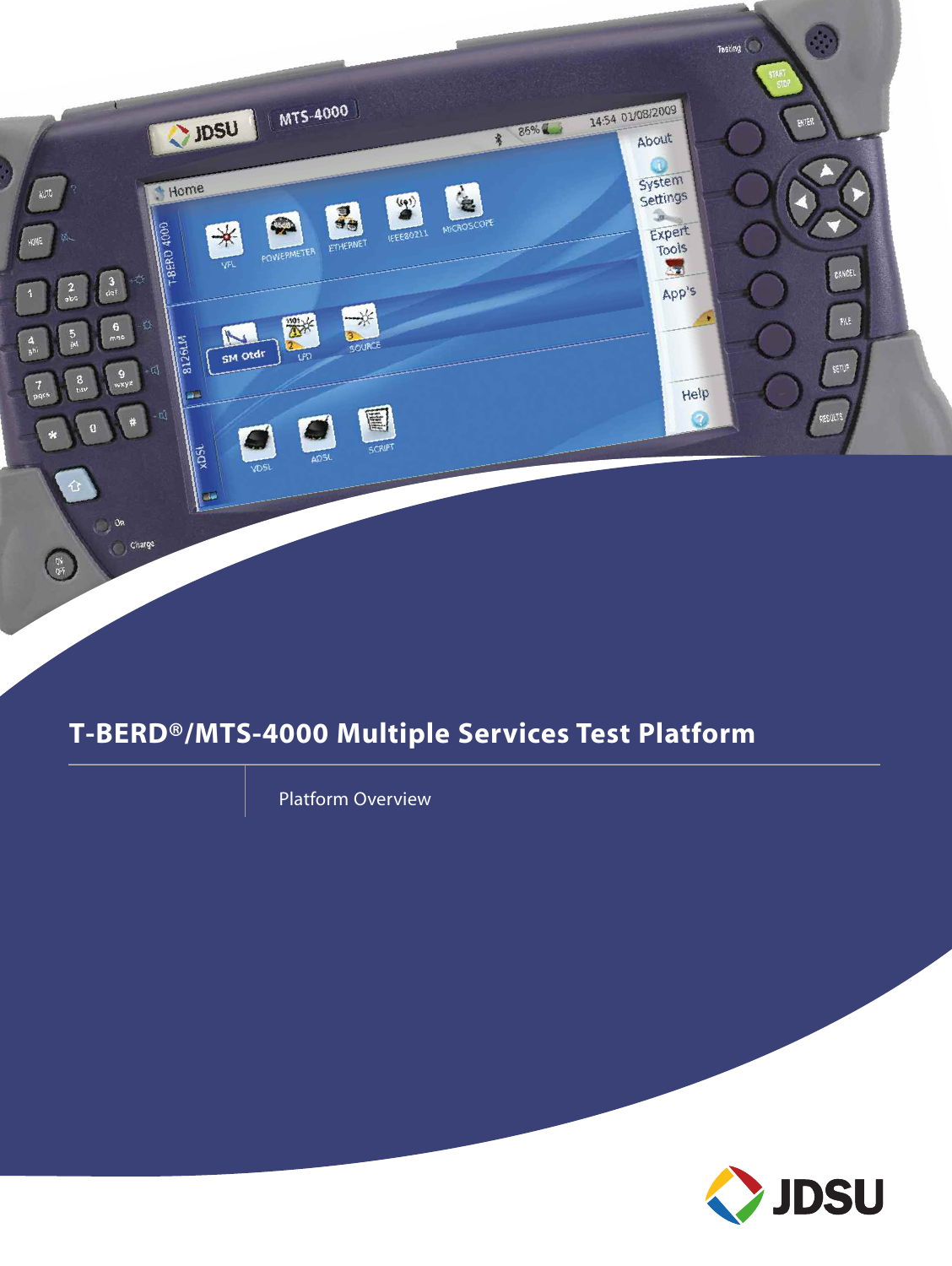## The Industry's First Handheld Tester that Combines Advanced Fiber, Copper, xDSL, and Triple-Play Features

- Cost-effective, modular, and handheld platform
- Large, 7-inch display (touchscreen option)
- Flexible connectivity (WiFi/ Bluetooth/1 G Ethernet/USB) and scripting capability for automatic data reporting
- Up to two embedded modules for simultaneous testing from the physical layer to the service layer
- Fiber features include: OTDR, PON meter, video inspection scope, laser source/power meter, and VFL
- Copper measurements include: volt/ohm meter, TDR, resistive fault locator, and wideband tones/spectral analysis up to 30 MHz
- VDSL and ADSL testing features utilize Infineon Technologies chipset and licensed option for Dr. DSL® diagnostic solutions from Aware, Inc.
- Triple-play service testing includes IPTV and VoIP measurements from DSL access interfaces or standard Ethernet port
- Automated scripting capability that simplifies testing and reporting
- Integrated web browser



Handheld tester with large, 7-inch color screen

Remarkable growth in triple-play services has created a complex mix of topology scenarios for delivering voice, video, and data to the customer. Triple-play services require highly scalable and resilient infrastructures to deliver a high quality of experience (QoE). The increasing complexity and performance requirements of today's access networks puts greater than ever demands on field service technicians.

The JDSU T-BERD®/MTS-4000 offers the first multi-test platform that addresses the complete requirements of field service technicians entrusted with the installation and maintenance of leading-edge fiber- and copper-based digital subscriber line (DSL) access networks and triple-play services.

The T-BERD/MTS-4000 gives service providers the power of a single instrument that provides complete triple-play access network and services testing, thus dramatically improving productivity. This one tool lets technicians complete service calls faster with fewer call-backs (repeats), because it quickly identifies the causes of nearly every possible problem. The modular design of the tester enables maximum flexibility and upgradeability and seamless support for future requirements and new testing capabilities, which provides continuous return on investment (RoI).

The lightweight T-BERD/MTS-4000 features a wide 7-inch color display with a touchscreen option that lets technicians easily view an actual Internet Protocol television (IPTV) stream, web browser, or complex test results, such as an optical time domain reflectometry (OTDR) trace or spectrum analysis waveform analysis.

Its unprecedented connectivity capabilities give the T-BERD/MTS-4000 platform more uses than other test equipment with features and functionalities, such as remote assistance, remote control, testing automation, and wireless connection, making it an ideal companion in the field.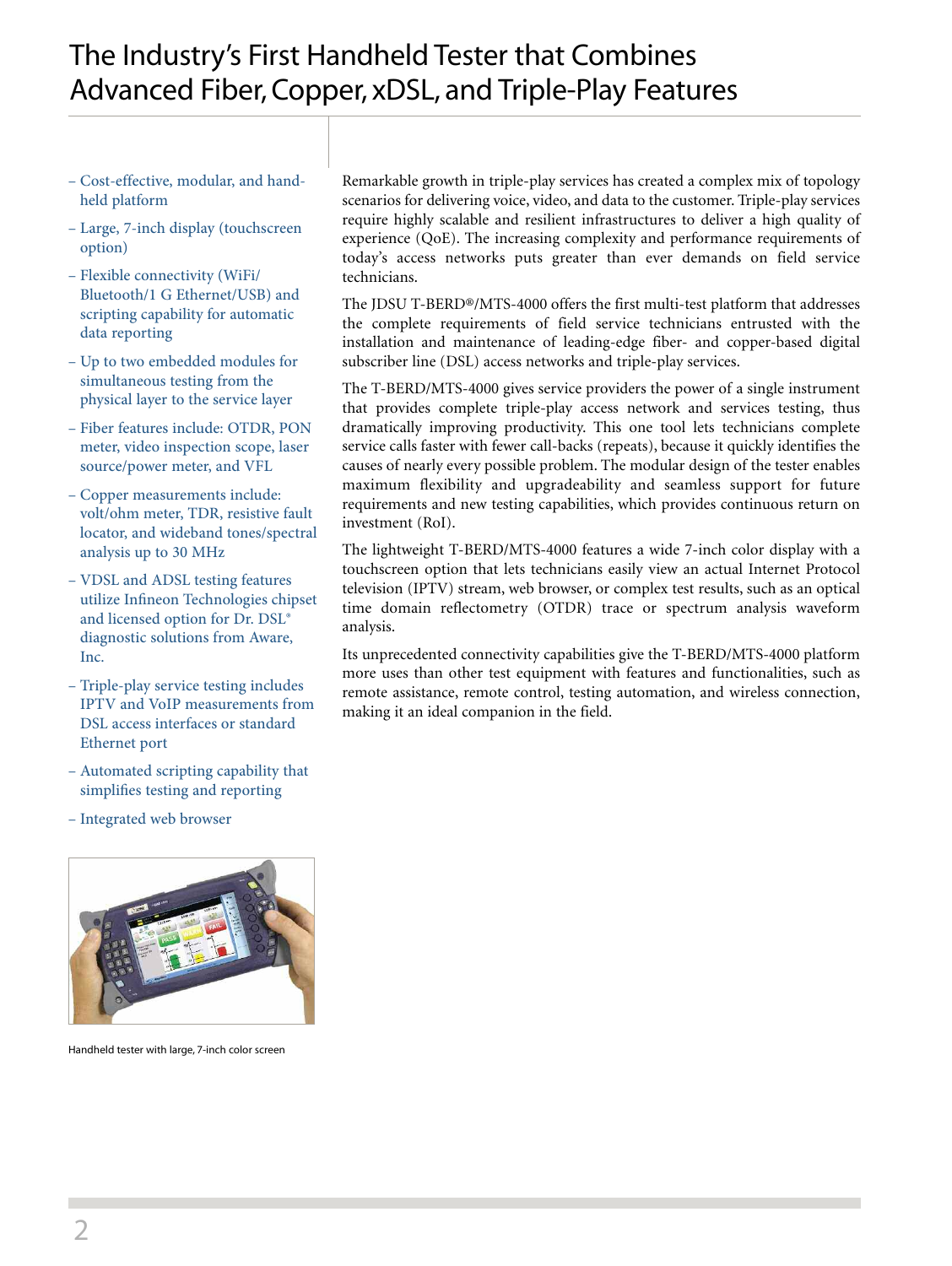## Solutions That Improve Your Bottom Line



This brochure introduces the powerful capabilities of the T-BERD/MTS-4000 the first tool that offers service technicians every capability needed to test fiber and copper access networks as well as the services residing on them. The T-BERD/MTS-4000 offers a level of performance and value that builds on the tradition of the approximately 70,000 T-BERD/MTS and HST-3000 testers deployed worldwide. The T-BERD/MTS-4000 is the one tool that today's service technicians need to meet the challenge of exceeding customer expectations in the highly competitive triple-play services market.

Scalable and modular platform for fiber, copper, and triple-play services testing



The T-BERD/MTS-4000 all-in-one test tool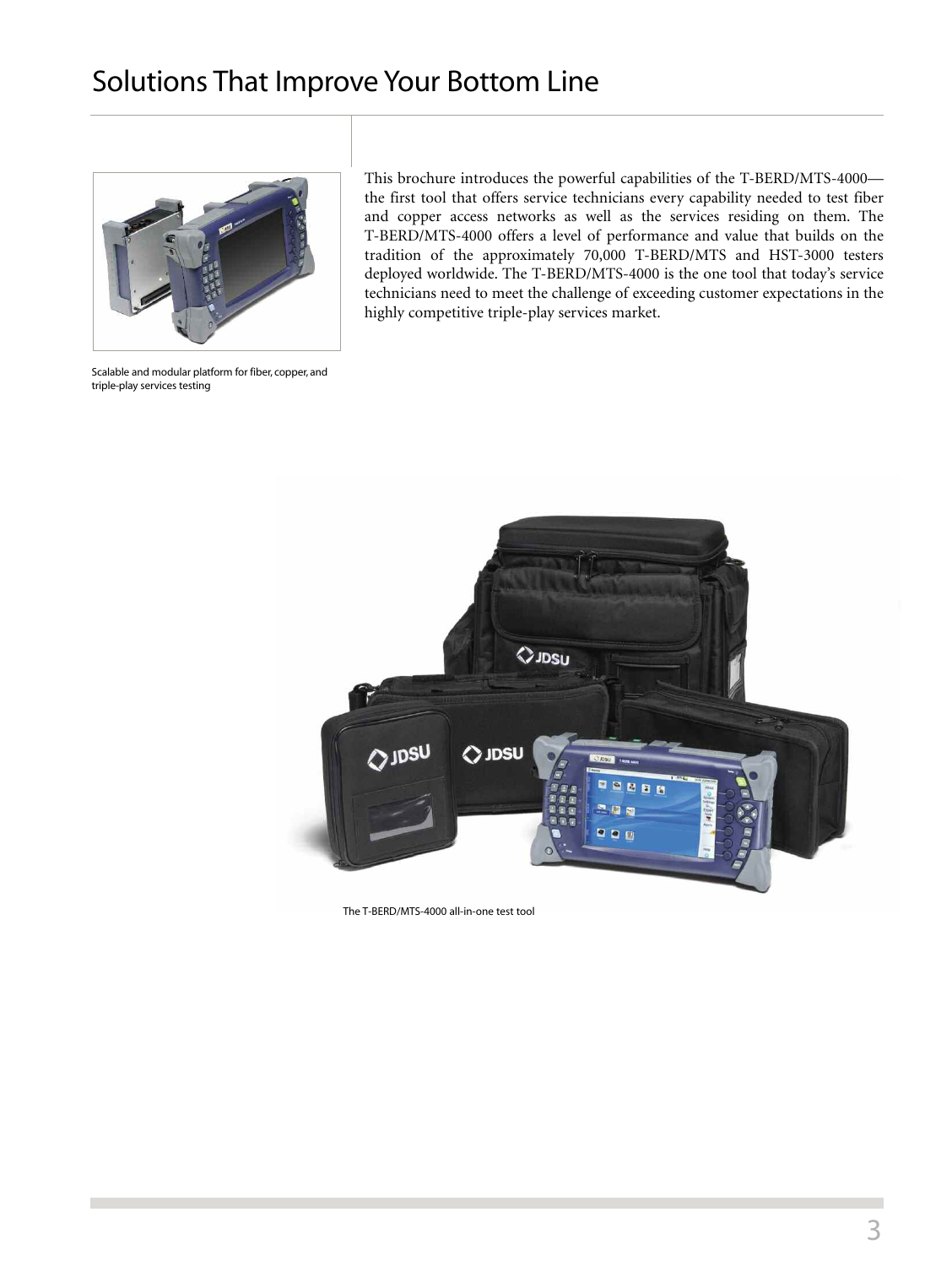# Install and Qualify the Fiber/Copper Architecture

The T-BERD/MTS-4000 provides the full range of capabilities needed to test today's various leading-edge fiber (FTTx) and copper access networks plus the expandability needed to test the next generation. The variety of testing technologies offered by the T-BERD/MTS-4000 provide all of the testing functions that technicians need at every stage of the network life cycle in a single, compact, and rugged unit:

- Inspect and qualify optical connectors with a fiber inspection probe.
- Qualify the output power levels of the optical line termination (OLT)/ central office (CO) switch with a power meter(for a standard or passive optical network [PON]).
- Ensure end-to-end fiber connectivity with a loss test set and/or visual fault locator (VFL).
- Qualify and troubleshoot fiber networks with an OTDR.
- Qualify and troubleshoot copper lines with a full suite of tests, including voltage current, resistance, opens, balance, load coil detection, plain old telephone service (POTS), tones, noise, spectral, time domain reflectometry (TDR), and RFL.
- Qualify xDSL for network support of ADSL through very high bit-rate DSL (VDSL2).



Test fiber and DSL/Copper from a single platform



For network installation and qualification,the T-BERD/MTS-4000 provides a full range of capabilities to test today's leading-edge FTTx and copper access networks, plus it offers the expandability needed to test the next generation.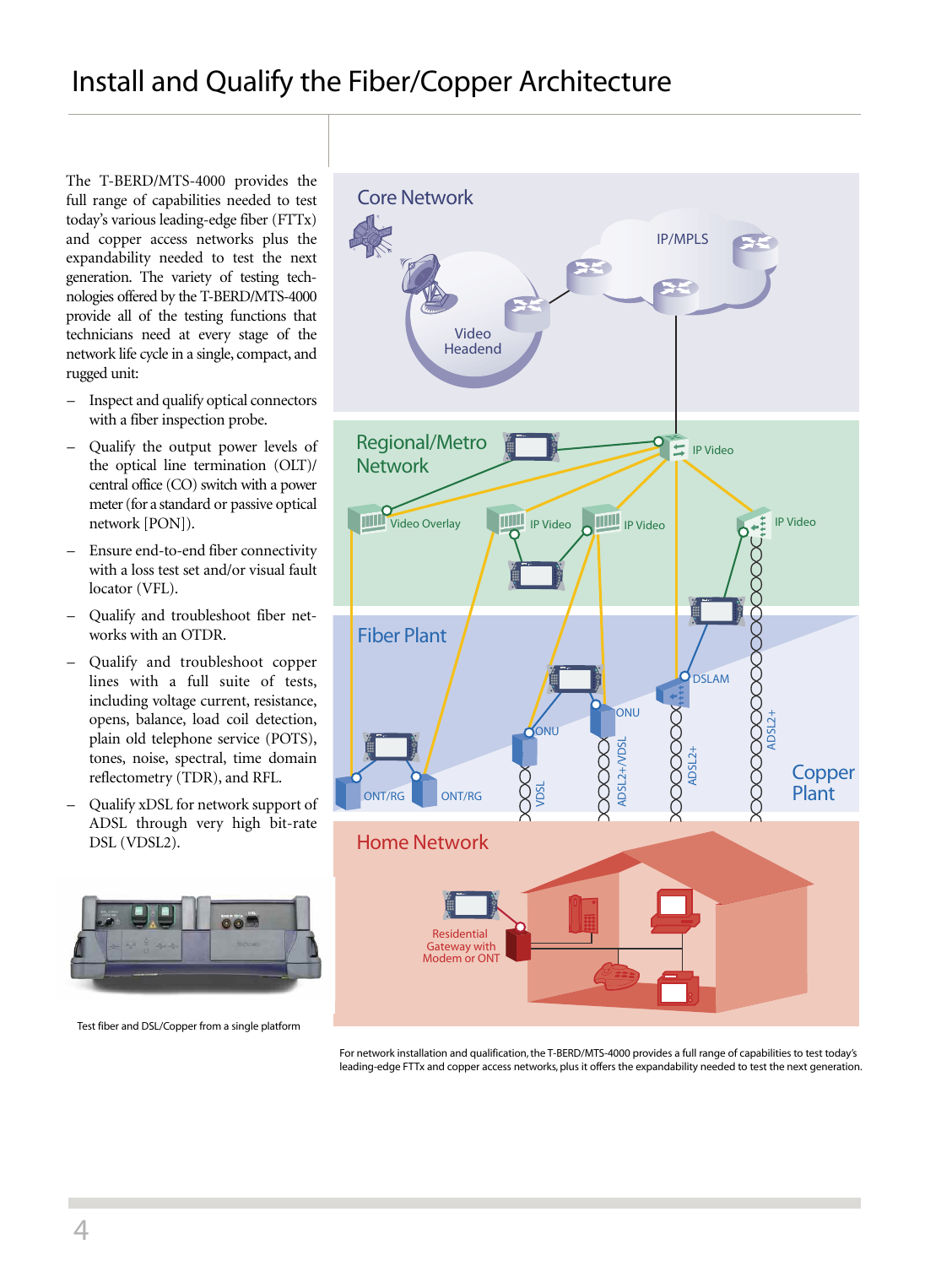### Turn Up the Services

Physical layer testing in the access network does not reveal all of the quality of service (QoS) issues that impact packet-based triple-play applications. Turning up triple-play services and assuring QoS is a multifaceted process that requires comprehensive and exacting attention to detail. The T-BERD/MTS-4000 provides a full collection of physical and triple-play service testing features to ensure proper installation, provisioning, and maintenance of reliable networks that consistently provide high-quality tripleplay services.

- Validate the output power levels of the optical network terminal (ONT) with a standard or PON power meter.
- Validate Ethernet cable with TDR; fault, polarity, and skew results for Gigabit Ethernet (GigE).
- Validate Ethernet with ping, trace route, and file transfer protocol/ hypertext transfer protocol (FTP/ HTTP) tests.
- Simulate customer and test services tests at the ONT using a browser to configure and then test triple-play services suite.
- Validate voice over Internet Protocol (VoIP) with test results, including both R-factor and Mean Opinion Score (MOS) as well as content, transport, transaction, and physical link quality.
- Validate IPTV with test features that can simulate IPTV by displaying the status of 6 simultaneous streams in terminate mode or 10 in monitor mode and can decode and display I-frames, packet loss analysis, QoS timeline, and jitter graphs.



The T-BERD/MTS-4000 provides a full range of physical and triple-play service testing features to ensure proper turn-up of reliable networks that consistently provide high-quality triple-play services.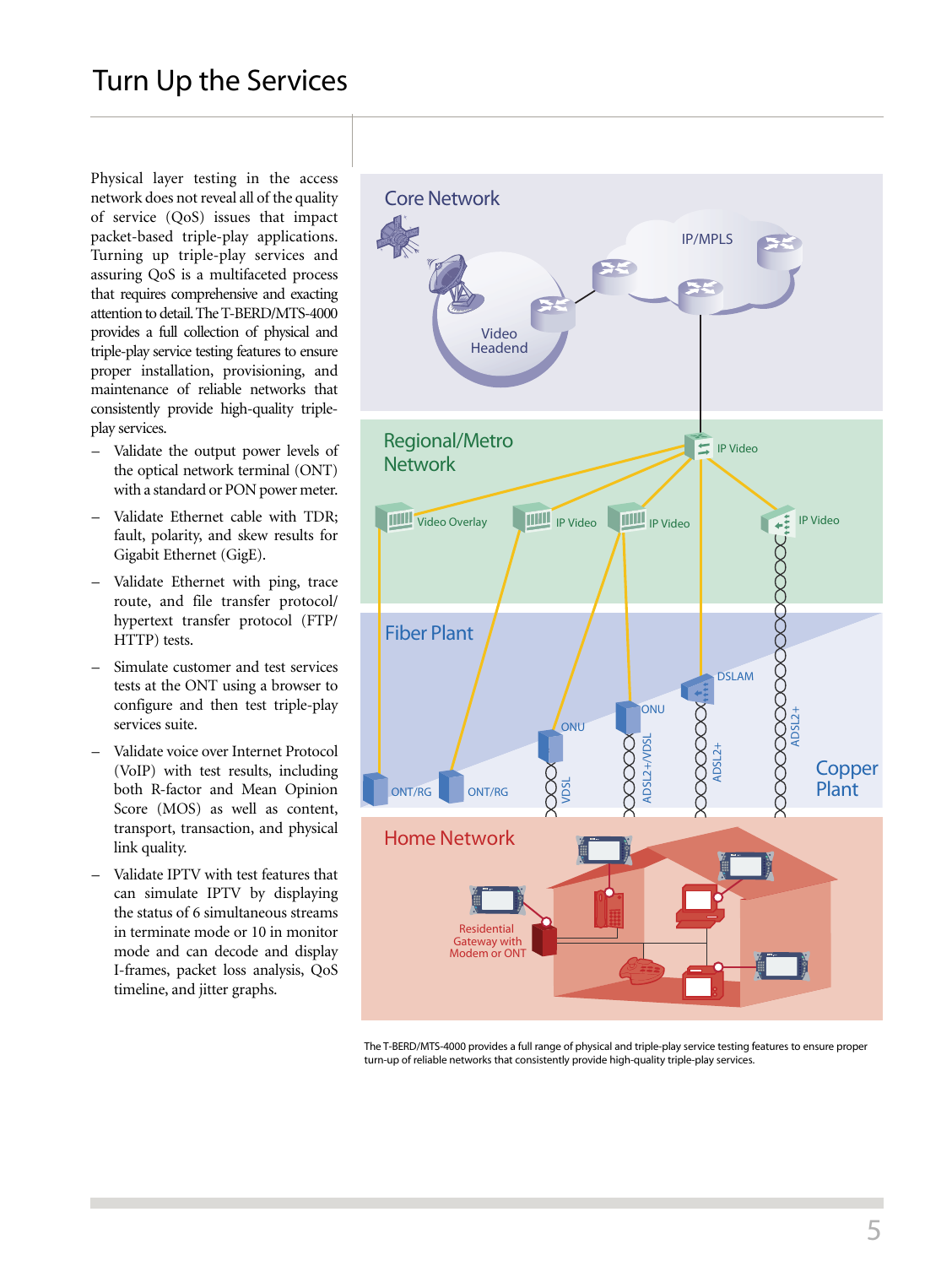## Troubleshoot the Network

Troubleshooting the access network is the most challenging field service task facing today's telecommunications operators. Faults can come from almost anywhere including problems with triple-play services, the copper or fiber along the network, copper or fiber in the customer's premises, home wiring, the set top box or ONT, or customer's setup, such as a misconfigured personal computer (PC). In addition, the network extends over a wide geographic area and can be difficult to access, being close to or inside the customer premises.

Field service technicians who typically focus on a single application—usually copper, fiber, or triple-play services now must expand their skill set to address today's expansive range of possible problems.The T-BERD/MTS-4000 equips technicians with the ideal tool, because it provides all of the functionality needed to validate and troubleshoot Triple-Play networks and services, such as:

- Testing the ONT using a browser and Triple-Play test suite to validate services
- Performing golden modem operation to troubleshoot common DSL problems
- Offering complete copper testing to isolate and resolve copper span problems
- Troubleshooting optical connectors with a fiber inspection probe
- Determining equipment optical input/output power levels of the ONT using the standard or PON power meter
- Conducting fiber fault location and troubleshooting with an inservice OTDR and VFL



The T-BERD/MTS-4000 is the ideal field tool for validating and troubleshooting copper,fiber, and triple-play services – using one test platform.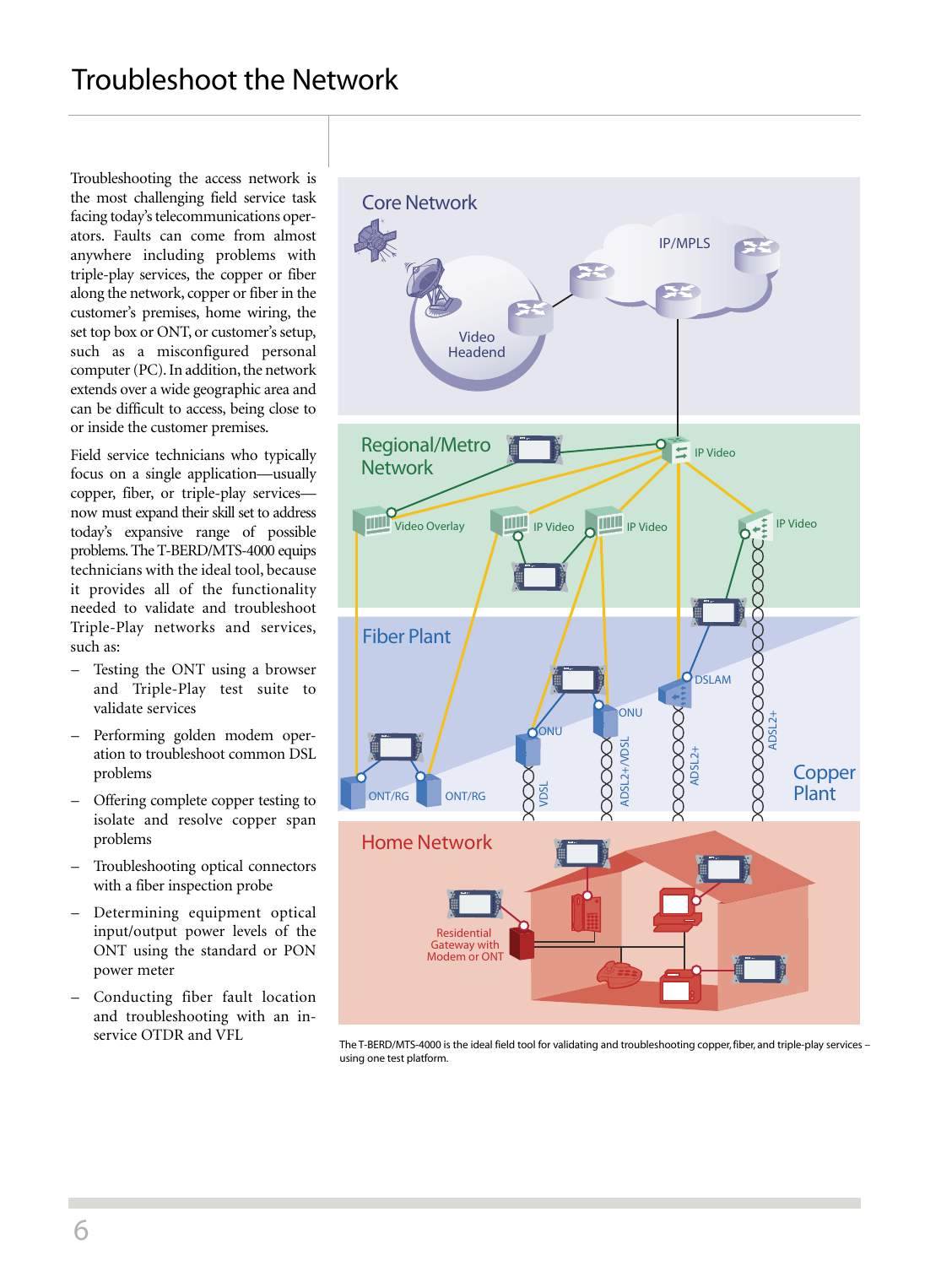### Manage the Process



Integrated web browser



HTML/PDF reader screen



User-defined fiber macro functions

| G000 Pair Check (Al_1)    |              |           | <b>IN WATER</b> | 14:30 00/11/20 |
|---------------------------|--------------|-----------|-----------------|----------------|
|                           | <b>TR</b>    | TG.       | RG              |                |
| Vdc                       | $-0.0330798$ | 0.0236437 | 0.0189993       |                |
| Vac                       | 0.025552     | 0.109478  | 0.11016         |                |
| <b>Circuit Res</b>        |              |           |                 |                |
| Opens                     |              |           |                 | Save           |
| <b>Capacitive Balance</b> |              |           |                 |                |
| Longitudinal Balance      |              |           |                 | Deta           |
| Load Coil                 |              |           |                 |                |
|                           |              |           |                 | Exit           |
|                           |              |           |                 |                |
|                           |              | ÷         |                 |                |

Scripting capability with easy Pass/Fail

Fiber optic and copper FTTx access networks and triple-play services present a greater testing challenge to service technicians than ever before. The T-BERD/MTS-4000 platform provides all of the testing capabilities needed to meet this challenge plus innovative connectivity and automation capabilities that make it possible to lower costs and reduce the possibility of errors.The T-BERD/MTS-4000 can also interface directly with automated workforce management solutions that are capable of managing the testing process, yielding substantial improvements in operational efficiency.

Technicians can utilize the T-BERD/MTS-4000 browser letting them connect to the Internet to verify data services, contact online assistance, and download reference traces and settings from a database. A 10/100/GigE and WiFi connection provides Internet connectivity. WiFi and Bluetooth wireless connectivity makes it easy to transfer data, such as results files, from the T-BERD/MTS-4000 platform to a laptop or personal data assistant (PDA) without the need for a cable or client application. Technicians can also use the test platform for e-mail or FTP communications such as sending measurement results. A PDF/HTML viewer is provided to view documents and manuals.

Internet connectivity can also be used to take full control of the T-BERD/MTS-4000 from a remote location, making it possible to leverage the expertise of a single senior technician who can provide remote assistance without traveling to the customer site. Automatic software updates allow for keeping pace with test technology changes and new test scripts.

The T-BERD/MTS-4000 lets technicians create scripts to automate testing procedures making their jobs simpler and thus improving productivity, completeness, and accuracy.It also promotes easy implementation and enforcement of defined best practices that can ensure best-in-class service to customers and reduce churn.

Built-in intelligence manages the instrument through the test setup, execution, results storage, and results upload processes. It simplifies complex processes, which are often reduced to the single push of a button. The new tester provides a wide range of connectivity options, making it easy to integrate scripts with the back office to easily document, audit, and compare results against benchmarks.

Using the T-BERD/MTS-4000 automation features guarantee adherence to providerset thresholds for service performance. JDSU customers have achieved substantial savings in time and money through automation of service turn-up and repair.



functions for installation,turn-up, and maintenance of fiber- and copper-based networks and triple-play services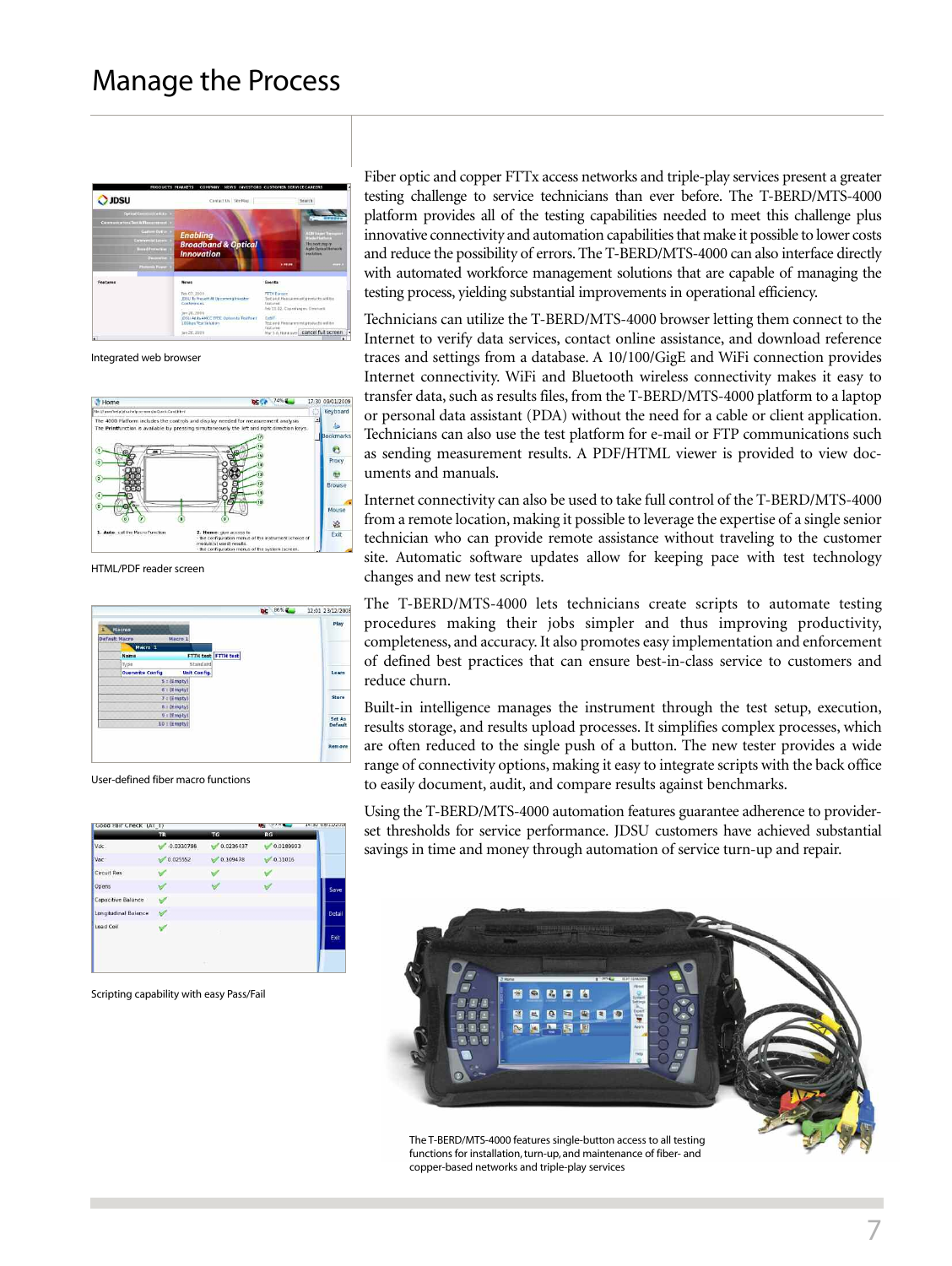

Power level measurements



Connector inspection screen



OTDR/fault locator screen



PON power meter screen

The T-BERD/MTS-4000 provides an integrated approach toward field testing with test support for specific application uses. Field-swappable modules are available for multi-service testing, and as many as two modules can run simultaneously.

#### **Bringing Fiber, Copper, and Triple-Play Services Testing Closer Together**

In leading-edge fiber- and copper-based DSL access networks fiber and copper coexist. Technicians may have to test both fiber and copper throughout the network. The JDSU T-BERD/MTS-4000 offers test performance unlike what technicians have experienced previously: fiber-only testing, copper/xDSL-only testing with triple-play services, and fiber/copper/xDSL testing with triple-play services.

#### **Complete Fiber Optics Test Solution**

During FTTx network installation and maintenance, field technicians must accurately and completely characterize the fiber link. In addition to built-in functionality, the T-BERD/MTS-4000 meets advanced fiber test needs.

The T-BERD/MTS-4000 has built-in, basic fiber optic test options for quick and easy verification of fiber links:

- **Power level measurement:** The broadband power meter lets technicians easily verify the presence of a signal. This meter covers 850 to 1550 nm over a range of  $+10$  to 60 dBm.
- **Visual fault location:** The VFL enables easy and visual break localization and network connectivity check.
- **Optical connector inspection via USB interface:** The optional Inspect Before You Connect fiber inspection probe enables quick and easy control of connector end faces.

The T-BERD/MTS-4000 also has these dedicated fiber optic modules available:

- **Last Mile OTDR Modulewith built-in losstestset option:** Suits the installation, turn-up, and maintenance testing of Access/FTTx networks and features industry-leading OTDR performance. It offers up to three simultaneous test wavelengths (between 1310, 1550, 1625, and 1650 nm) and can perform out-ofservice as well as in-service PON testing. Using the same port as the OTDR, a lost test set is also available to easily perform quick fiber identification, power level, and insertion loss measurements.
- **PON Selective Power Meter Module:** Analyzes FTTx/PON-based systems and offers Through Mode testing that allows simultaneous measurement of PON downstream wavelengths (1490 and 1550 nm) and the upstream wavelength (1310 nm). The module also offers a Burst Mode function that supports analysis at 1310 nm. Pre-define pass/fail thresholds on the instrument to simplify measurements and ensure easy-to-interpret results, while the module GUI ensures that users will not miss the temporary collapsing signal.

The JDSU FiberTrace and FiberCable PC analysis software transfers data and generates comprehensive reports. The proof-of-performance report can be easily customized, for instance to include pass/fail indicators for quick analysis of problem areas.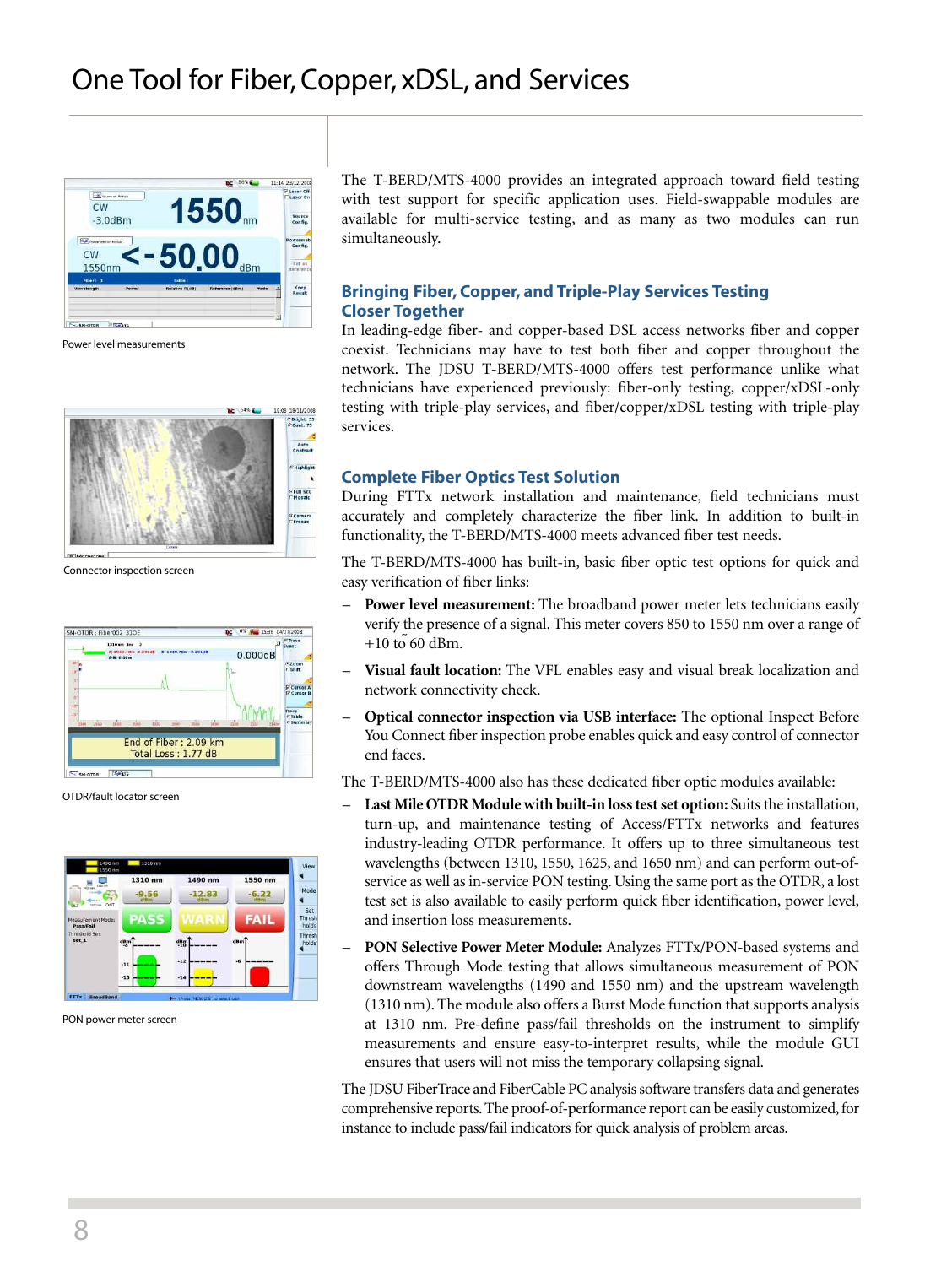

Copper trace screen (TDR)

|                                                                                                        | <b>25382 Kbps</b><br><b>1044 Kbps</b> |                 | Ouosu             |
|--------------------------------------------------------------------------------------------------------|---------------------------------------|-----------------|-------------------|
|                                                                                                        |                                       | <b>Upstream</b> | <b>Downstream</b> |
| Standard<br>ADSL2+ Auto<br>Annex:<br><b>Annex A</b>                                                    | Actual Rate (Kbps)                    | 1044            | 25382             |
|                                                                                                        | Max Rate (Kbps)                       | 1243            | 25504             |
|                                                                                                        | Capacity                              | 84.0%           | 99.5 %            |
|                                                                                                        | Noise Margin (dB)                     |                 | B                 |
| <b>Mumber of Syncs</b><br>Training Time<br>77 seconds<br><b>Modern Firmware</b><br>$3.1.0.0$ rc $3.17$ | Attenuation (dB)                      | 6.3             | $\Omega$          |
|                                                                                                        | Tx Power (dilm)                       | 12              | R                 |
|                                                                                                        | Connect Method                        | Slow            | Slow              |
|                                                                                                        | Interleave Delay                      | $\overline{a}$  | 2                 |
|                                                                                                        | Actual INF                            | 0.8             | $\alpha$          |
|                                                                                                        | <b>PSD</b>                            | $-38$           | $-52$             |

VDSL test interface



Example of IPTV video stream test

| <b>Stream Summary</b><br>Errors:   Rx    Tx    Col<br>1P: 10.10.146.59 | 32% 0<br>2111415<br><b>CONTRACTOR</b>                                  | 14:30 18/11/200<br>View |
|------------------------------------------------------------------------|------------------------------------------------------------------------|-------------------------|
| 口.<br><b>MPEG-2 TS Broadcast-UDP</b><br>224.4.10.10:8208               | <b>Stream Up</b>                                                       |                         |
|                                                                        | <b>QoS Score</b>                                                       | <b>Actions</b>          |
| <b>Content Quality</b>                                                 | <b>PASS</b><br><b>PASS</b><br><b>QAS History</b><br><b>DoS Current</b> | Stream                  |
| <b>Stream Quality</b>                                                  | <b>PASS</b><br>PASS<br><b>QoS Current</b><br><b>Out History</b>        |                         |
| <b>Transport Quality</b>                                               | PASS<br><b>PASS</b><br>On's History<br><b>OoS Current</b>              | <b>View</b><br>Graphs   |
| <b>Transaction Quality</b>                                             | <b>PASS</b><br><b>PASS</b><br><b>On't Current</b><br>Out-History       | Stream<br>Setup         |
| <b>Physical/Link Quality</b>                                           | PASS<br><b>PASS</b><br>Out Current<br>Quis History                     | Start                   |
| Video<br>VolP<br>Ethernet<br><b>Data</b><br><b>Browser</b>             | 4- (Press "NISUATS" to salect tabl-                                    | Stream                  |

IPTV video stream summary

#### **Complete Copper/Triple-Play Services Test Solution**

Copper technologies and services in access networks evolve quickly because of consumer demand for high-speed Internet access, video on demand, and other applications. As a result, network operators must equip crews with one scalable, easy-to-use test tool that performs fast, accurate measurements under any condition.

The T-BERD/MTS-4000 has built-in and optional features for comprehensive copper testing and Internet Protocol (IP) service-level testing:

- **Complete Copper Testing:** Perform copper testing, including digital volt-ohm meter (DVOM), time division reflectometry, wideband transmission impairment measurement set (TIMS), spectral noise, and resistive fault locator (RFL). Wideband test capabilities allow for copper troubleshooting and line qualifications testing up to 30 MHz for VDSL services.
- **xDSL Testing:** Verify the circuit and service with modem emulation and replacement for asymmetric digital subscriber line (ADSL), ADSL2, ADSL2+, and VDSL2. Aware's Technician Dr. DSL lets field technicians troubleshoot common DSL problems through source identification and calculating the data rate impact of each disturber.
- **Triple-Play Testing:** Conduct advanced tests for the installation and maintenance of DSL and PON-based Triple Play. Turn-up and troubleshoot IPTV services that carry video program content over access networks, including support for all video QoS measurements.
- **VoIP Testing:** Turn up and troubleshoot VoIP service connectivity; feature availability and voice quality; and conduct IP ping, packet statistic, and trace route analysis to identify, diagnose, and sectionalize VoIP network and equipment problems.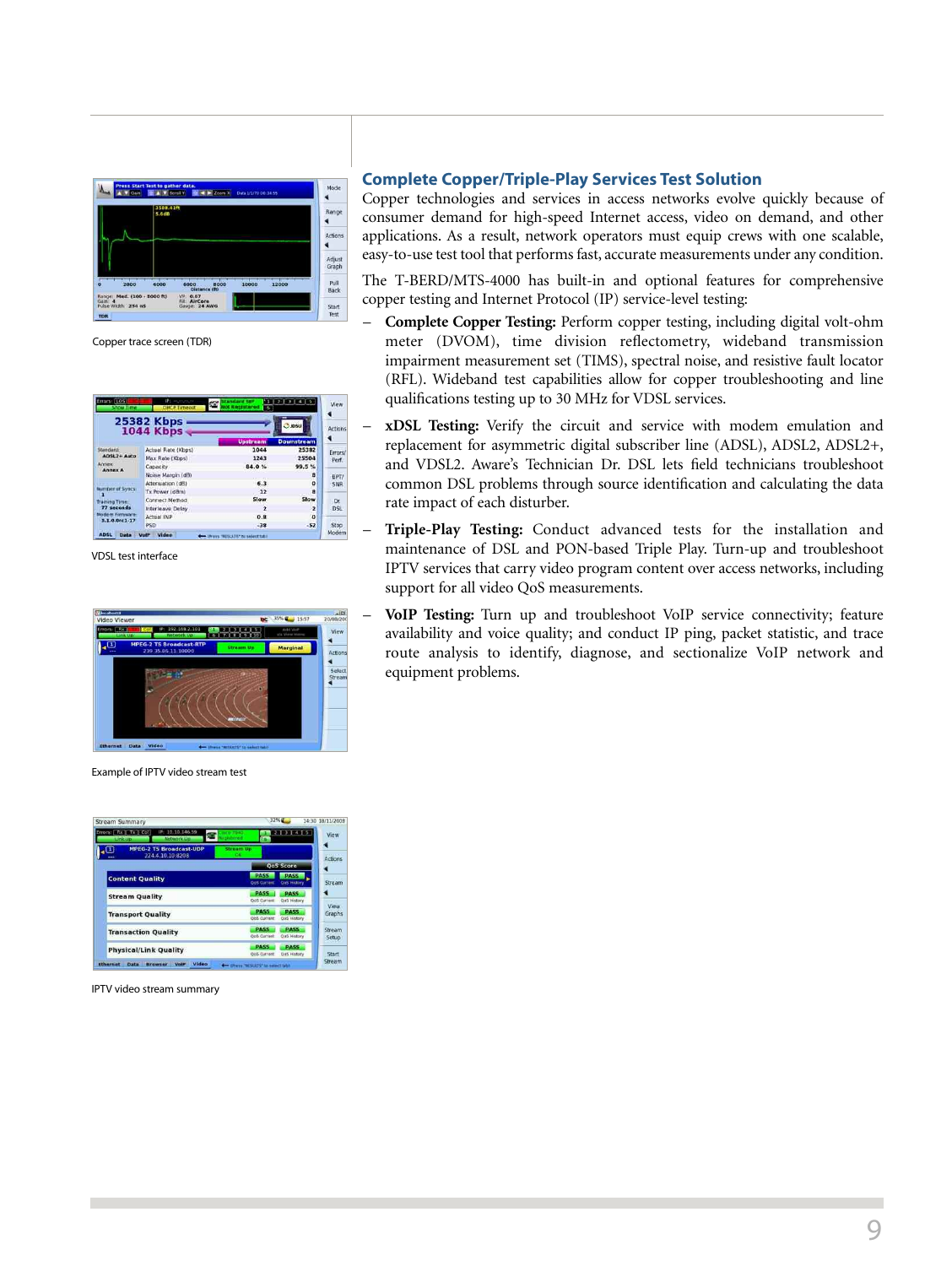## The Ideal Platform for Testing Next-Generation Access Networks and Services



Accessories available for all supporting tests

#### **Complete All-in-One FTTx Network Test Solution**

The T-BERD/MTS-4000 targets field technicians who must perform multilayer tests starting from the physical layer, with both copper and optical fiber qualification, to Wifi, Ethernet, xDSL as well as IP triple-play tests (IP video, VoIP, and IP Data).

In one unit, the T-BERD/MTS-4000 includes all the features of the complete Fiber Optics Test Solution and the complete Copper/Triple-Play Services test solution.

Both the Fiber Optics or Copper/Triple-Play Services test solutions can be upgraded later to the all-in-one platform.

Ensuring a positive customer experience requires testing the access network and the services before the customer uses them. The T-BERD/MTS-4000 provides a single platform that deliver complete testing of copper- and fiber-based access networks and services with the highest levels of performance, convenience, and upgradeability on the market.



Function screen with multiple applications

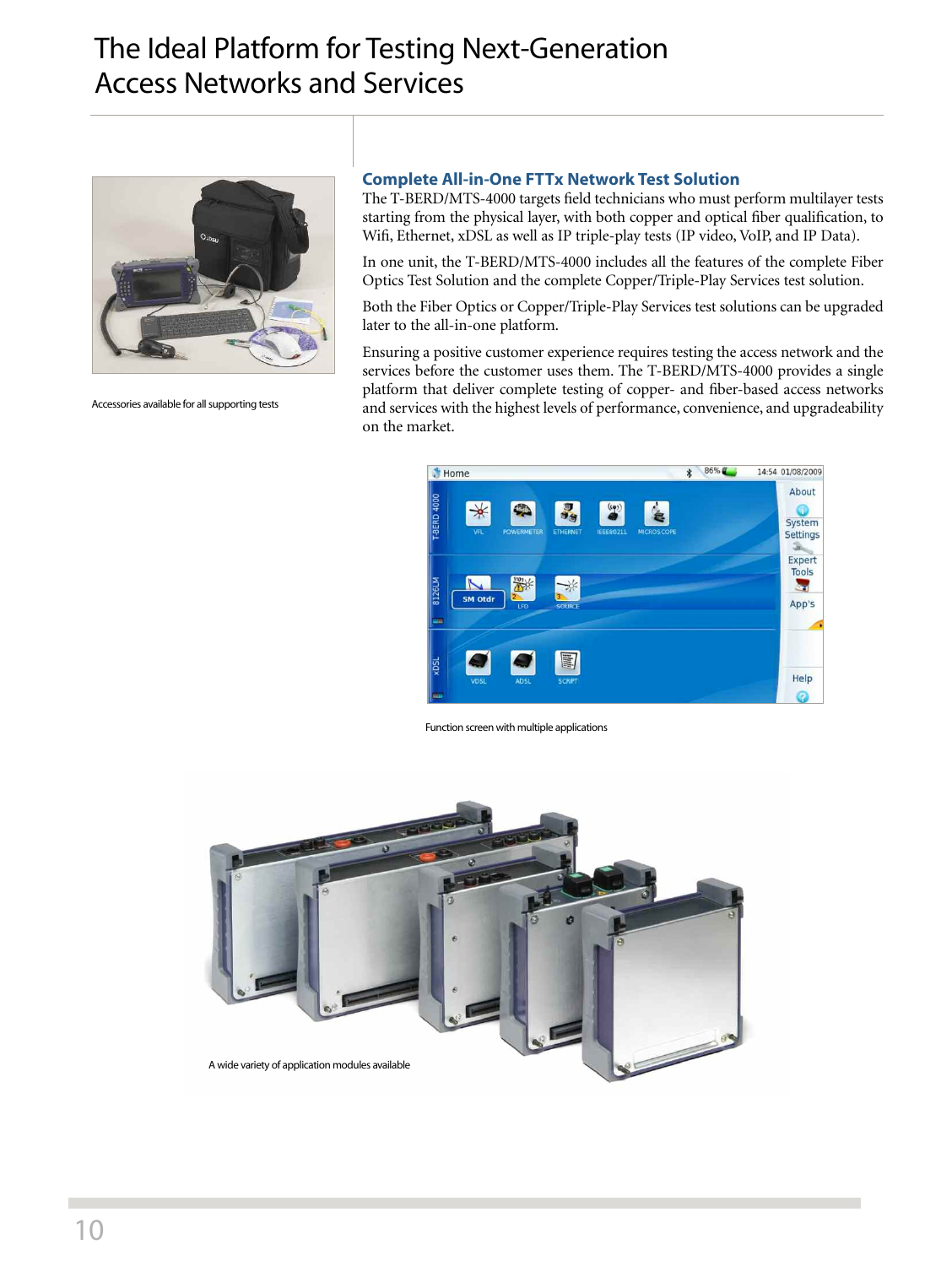Contact JDSU today to get more information on how you can equip your field technicians with the T-BERD/MTS-4000 platform—the ideal solution for complete testing of next-generation fiber and copper access networks and triple-play services throughout the physical and service layer life cycle.